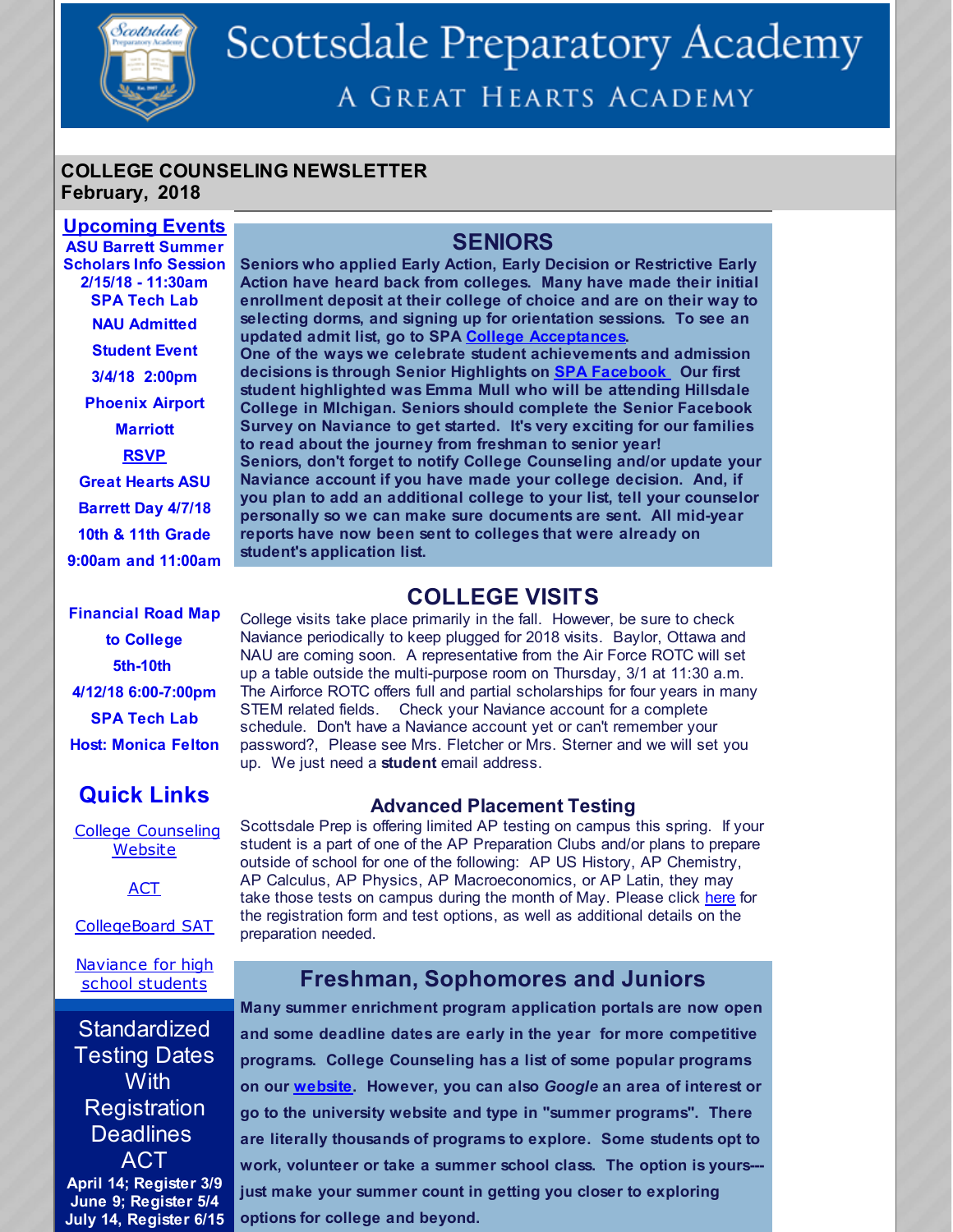### **[Register](http://www.act.org/)**

# **SAT**

**3/10; Register 2/9 5/5; Register 4/6 6/2; Register 5/3 [Register](https://collegereadiness.collegeboard.org/sat/register)**

### **ASU Barrett [Summer](https://eoss.asu.edu/bss) Scholars is hosting an information session on**

**Thursday, 2/15 at 11:30 a.m. on our campus. Students from grades 8-**

### **11 are welcome to attend.**

#### **Sophomores**

College Counseling is sponsoring a **field trip to NAU** in April during the school day. This is a great way for students to gain exposure to a college environment, learn about majors and scholarship opportunities such as the Lumberjack Scholarship that provides full tuition for four years, and even eat in the student union. Permission forms and fee's will follow. There is a minimal fee of \$15 passed on to families for transportation costs.More information will follow over the next few months.

Are you perplexed as to whether you are better suited to take the SAT or the ACT test for college admissions? Vogel Test Prep to the rescue! They will be holding a hybrid SAT/ACT Comparison Test on our campus on Monday, May 7th. (This is a school holiday so please plan acccordingly.) The test is optional, but will provide guidance to families as to the test that is better suited to their student. While the PSAT is used for National Merit qualification, there is no obligation to continue to take the SAT if you are better suited to the ACT. Sign up's for this event will be made available as the date gets closer.

#### **Juniors**

Young men interested in government, politics and the importance of citizenship will benefit from attending The American Legion Boys State. Scottsdale Prep can nominate one male junior to attend. The session will be held June 3-June 9th. Our past nominees have a strong GPA and are actively involved in extracurricular activities on our campus. They also serve as strong role models at our academy. If you would like to be considered, please send an email to dsterner@scottsdaleprep.org Learn more by going to Boys [State](http://arizonaboysstate.net/) .

It's not too early to think about your college application essays. We will work on this in more detail in our College 101 class this year. However, to get a sneak peek to get going on idea generation, it's helpful to look at the prompt questions. The Common Application just announced that the essay [prompts](http://www.commonapp.org/whats-appening/application-updates/2018-2019-common-application-essay-prompts) for 2018/2019 will remain the same from last year. Another new college application application platform is the [Coalition](http://www.coalitionforcollegeaccess.org/) Application. There are far more colleges (747) that use the Common App. The Coalition serves 113 colleges and it is growing. A few colleges are Coalition exclusive and these include the University of Florida, University of Virginia and the University of Washington. Here are the Coalition essay [prompts.](http://www.coalitionforcollegeaccess.org/essays.html) We utilize the Common App in College 101 because of the large number of colleges that utilize this platform including ASU and UA.

At this point in the year, every junior should be registered to take the SAT or ACT for college admissions. Even if your college is "test optional" meaning they do not require a standardized test for admissions, many colleges utilize these tests for placement in college level classes or for scholarships. Every student should take one or both tests at least once. Students who start at a community college are often asked to submit SAT or ACT tests if they transfer after one year to a university. Test Optional colleges can be found at [FairTest](https://www.fairtest.org/university/optional).

**Fee Waivers** - Fee Waivers for standardized tests (SAT/ACT) and college application are available if a family qualifies. The income guidelines are the same guidelines used by the State of Arizona for federal programs [ESEA](https://cms.azed.gov/home/GetDocumentFile?id=5941993b3217e10ed45cee40) guidelines determine eligibility. Please reach out to College Counseling if you think you may qualify so we can help you.

## **SOCIAL MEDIA - A GIFT OR A CURSE?**

Like it or not, social media is here to stay. It is one way that colleges are effectively communicating to students about programs, culture, social events, etc. The most commonly used are Facebook, Twitter, Instagram and Snapchat. We strongly encourage students to follow Facebook pages for any university they are considering. (Parents, you can also find a parent network page for the school as well.) Students can find special FB pages for athletics, alumni, clubs, intermurals etc. Want to find out whether there is a Campus Crusade for Christ on campus? Google it and you may find a FB page as well. Jewish students may wish to find out if a Hillel organization exists on campus and what types of activities they sponsor.